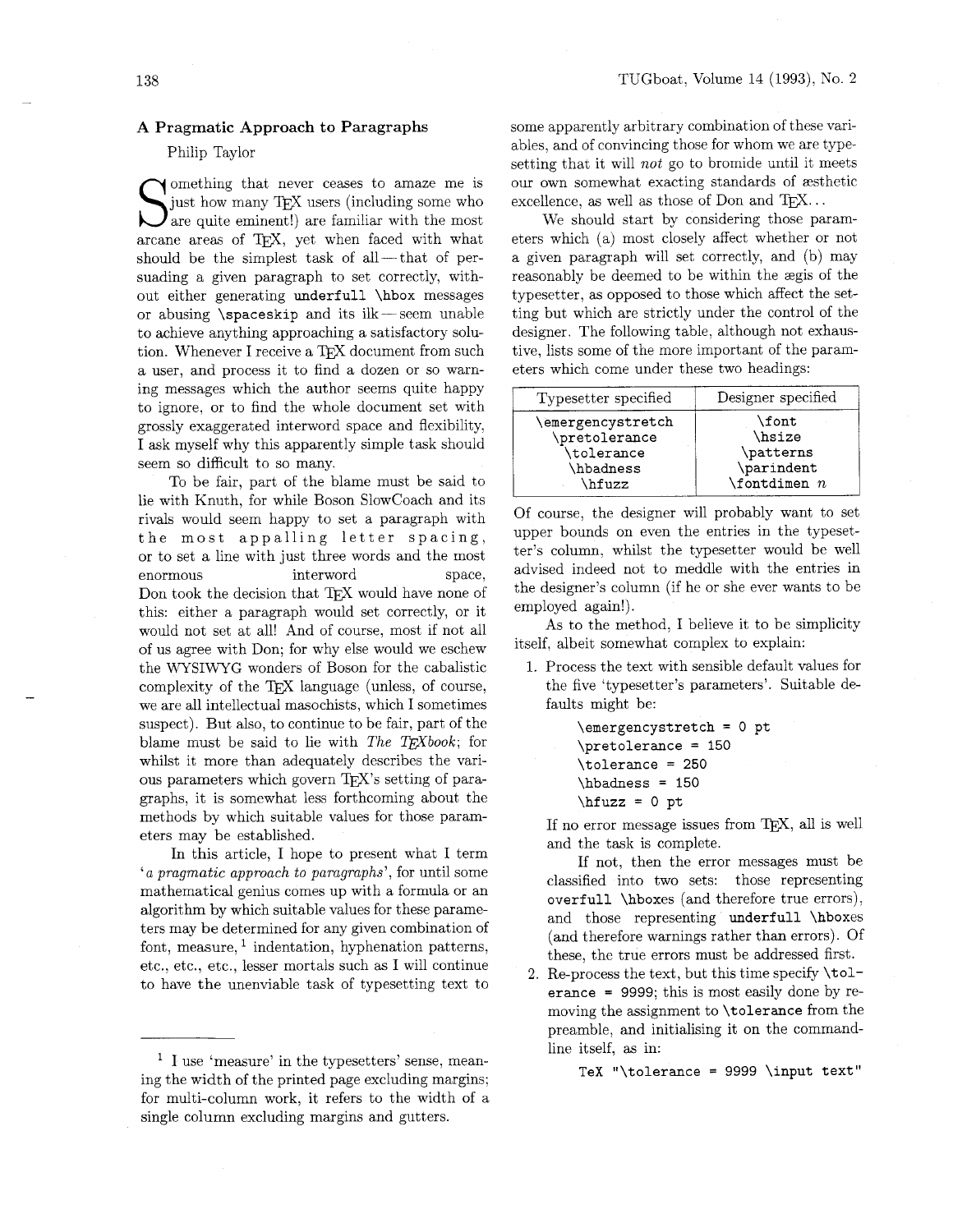Again the error messages must be classified into true errors and warnings, on the same basis as before.

If there are no longer any true errors, go to step 7; if there are still true errors. then the text and format may reasonably be considered to be pathologically bad, and further action will be required.

- 3. Examine the magnitude of the overfull \hboxes; if it is not more than the designer's specified upper bound on \hfuzz, set \hfuzz to the maximum overrun and go to step 7.
- 4. There are *still* overfull \hboxes. Sigh deeply. Examine the log to ascertain the line(s) in which these occur, and determine whether the problem is one of inadequate hyphenation (which is usually soluble), or one of over-wide tables, unbreakable formulz, etc. If the problem is caused by inadequate hyphenation, go to step 6.
- *5.* The problem lies outside the scope of this paper! Consider setting the offending table in a smaller font, reducing \tabskip, etc. Ask the author if the unsplittable formula could, in fact, be split. Apply your own heuristics to the task, and re-join this procedure from step 7 when you have resolved the difficulty.
- 6. The problem is caused by inadequate hyphenation. Ascertain by inspection whether an addition is needed to the \hyphenation list, or whether the offending word needs explicit discretionary hyphens to be added. An addition to the hyphenation list would be in order if there were nothing unusual about the word, but insufficient or poorly placed hyphenation points were indicated; explicit discretionary hyphens would be required if the word contained some hyphenation-inhibiting character, such as an accent, or if it were not preceded by glue. Augment the hyphenation and repeat from step *2.*
- 7. Success! There are no more true errors. Now all that remains is to optimise the document, such that the final version represents the 'best possible setting', in some vague sense.

Note the worst instance of badness in the underfull \hboxes. Set \tolerance to this value, and \hbadness to one less, and re-process the document. There should be no true errors, and no underfull \hboxes whose badness exceeds \tolerance.

Now comes the surprising part. It might reasonably be thought that we have determined a lower bound on \tolerance, yet for many documents this proves not to be the case. Set \tolerance to one less than the value set in the step above, and re-process the document. It may still set correctly! The reasons for this are subtle, but may easily be understood by realising that TFX's concept of an 'ideal' paragraph is one in which the overall badness is minimised;  $T_F X$  is *not* interested in minimising the badness of any one line. Thus we may now have a paragraph in which two or more lines are 'bad' in some sense, whilst the badness of the worst line has been reduced. Overall the paragraph is 'worse', but zesthetically it may appear 'better' (a paragraph consisting entirely of loose lines may look better than one in which one line stands out as being extremely loose).

If the paragraph set correctly with \tolerance one less than the apparent lower bound, it may well do so again! Every time that the paragraph sets without true error, set \tolerance to one less than the reported worst badness and repeat. Eventually no further reduction in \tolerance will be possible, and an overfull \hbox will occur; re-instate the previous value and stop. Global optimisation is now complete, and the optimal value for \tolerance has been determined. If is this less than or equal to the designer's specified upper bound, then our work is done; if not, we will need to invoke \emergencystretch, and then, perhaps, to proceed to local optimisation.

8. Reduce \tolerance to the designer's specified upper bound, and set \emergencystretch to a small positive dimension. The behaviour of \emergencystretch, and in particular its interaction with other related parameters, is poorly understood, and indeed is the subject of research for the IATFX3 project. However, a sound rule of thumb is to set it to I em (based on the primary text font); this value, strange as it may seem, appears equally suitable for both wide and narrow measures.

Set \hbadness to one less than the value of \tolerance and re-process the document. If overfull boxes are reported, then we have a problem: we could increase the value of \emergencystretch. but this rapidly leads to severely underfull boxes and appalling zesthetics; it is probably better to proceed to local optimisation in these circumstances, which is the next step anyway.